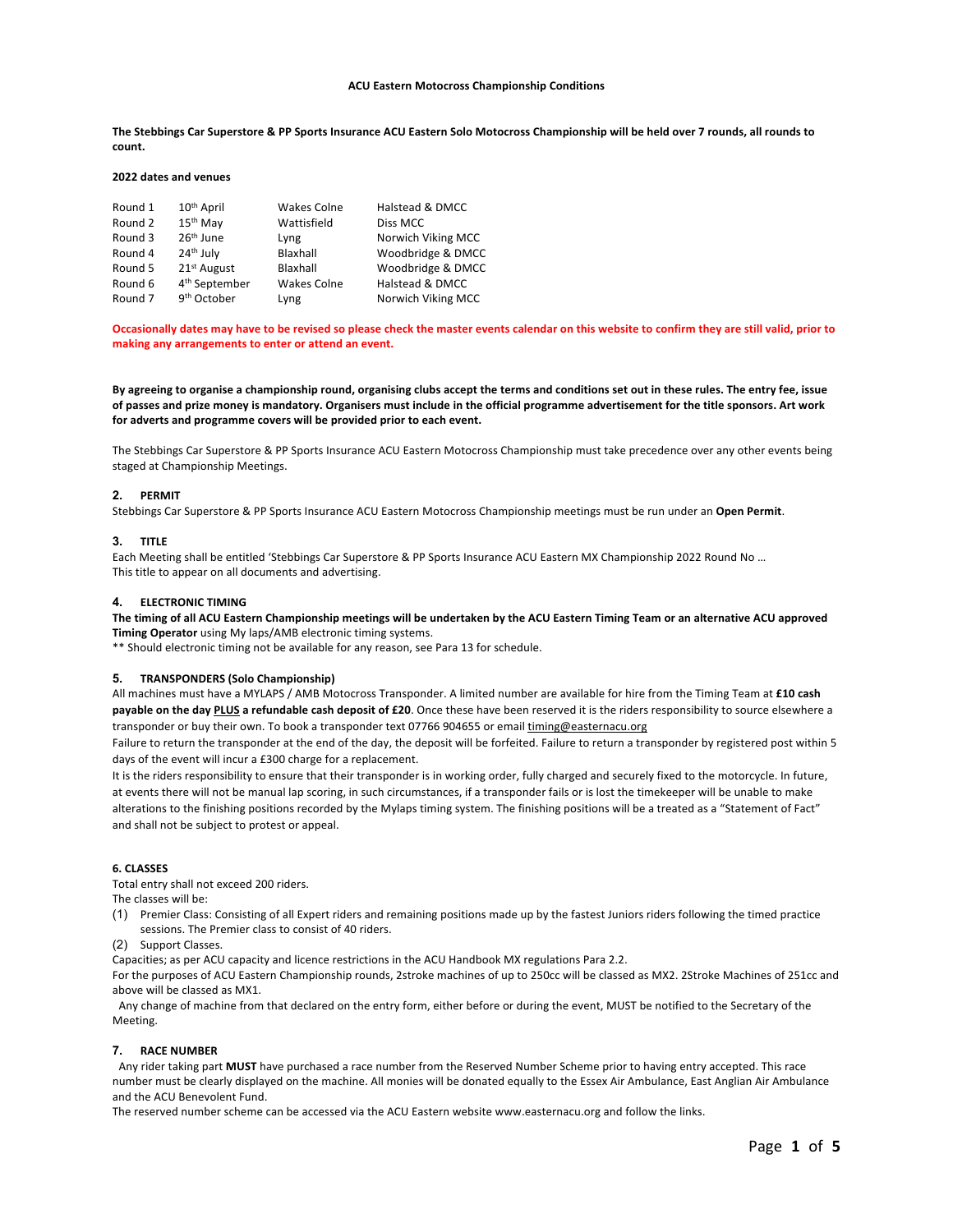# **8. ACU EASTERN MOTOCROSS CHAMPIONSHIP ELIGIBILITY**

Open to any solo rider (aged 15 years and over), who holds an ACU Competition Licence. Riders shall be eligible to score points for their nominated club, which shall be declared on their first entry of the Championships. Once a rider has declared himself/herself in this way to be a member of a particular club, points may not be scored for any other club during any one Championship year unless that former club shall have ceased to exist in the course of that period. The Club Championship shall only count the first expert and the first junior grade rider from each club contesting the Premier Class, or in the event of no junior competing in the Premier Class, the top junior in the Group A Support Class from each club will count.

Only Clubs affiliated to ACU Eastern will be eligible to score Club Championship points.

### **9. ENTRIES**

All Supplementary Regulations and Entry Forms must be published in the ACU Eastern Gazette at least one month prior to the closing date for entries. If entries are to be limited, the method must be clearly stated in the Supplementary Regulations.

All ACU Eastern Championship events will be via the ACU Online Entry System only.

Entries will close either when full or at 5pm on the Monday evening (6 days) prior to the event. Entries accepted after this time will incur a £10 surcharge

A number of Expert entries will be reserved for a period of 2 full weeks from when entries open; thereafter they will be released to all entrants regardless of status.

A reserve list may be held by organising clubs if desired.

### **The ENTRY FEE for each event to be £57 for Solos.**

Clubs may state in their regulations: 'Balloting to provide a responsible Marshal may take place'

### **10. NON-PARTICIPATION IN A MEETING:**

Riders who do not inform the organisers by 12 Noon on the Thursday prior to the event of their inability to attend will not be considered for a refund of their entry fee.

However, a £5 administration fee will be applied to riders who withdraw from the event prior to the above ruling.

Please note that a £3.00 surcharge will be deducted, by the ACU from all rider entries if an Event Permit is cancelled for any reason before all fees are refunded.

### **11. PASSES**

Each rider will receive a vehicle pass that will admit the rider + one other person free of charge. Any other persons accompanying the rider or passenger must pay the appropriate admission charge.

# **12. NOISE TESTING**

Random or spot checks may be made by ACU Sound Control Officials of the sound level of any machine taking part in the ACU Eastern Motocross Championship meetings in addition to any routine checks at technical control. Any machine tested which exceeds the maximum permitted sound level will be failed and the rider will be required to rectify the machine and present it to the Sound Control officials for retest before being allowed to continue.

The above are supplementary regulations for ACU Eastern Motocross Championship events; competitors are reminded that under ACU Motocross Standing Regulations, the Clerk of the Course may disqualify or penalise any rider of a machine which exceeds the maximum sound level, or which in his opinion is deemed to be excessively noisy.

The sound level of a Motocross machine is tested according to the FIM/ACU method. (For the precise method of testing, see the Sound Control Regulations in the ACU Handbook).

# **13. QUALIFICATION AND STARTING POSITIONS**

All the riders present at the meeting must take part in the Timed Practice.

Expert graded riders will practice first in an Expert only Practice Session.

Junior practice to consist of a maximum of 48 riders per group. The number of junior riders will be split equally from the entry for practice sessions (as per race programme).

The fastest qualifier in the Premier Class irrespective of status, will have first choice of position on the start gate. The second fastest will have second choice and so on until the last place.

Should an Expert graded rider fail to set a time during timed practice, he/she will be placed in the Premier Group. Should an Expert Graded rider set a time outside the top 40, he/she will participate in the Premier Group.

Following the Premier Class riders being decided, the Group A Support will consist of the next fastest forty riders qualifying by timed practice. Group B will be determined by the next fastest forty decided by timed practice., The remaining support groups will be determined by the same method and split equally should a full entry not be reached.

### **Riders must take part in their designated qualification group as published in the race programme unless with permission received from The Clerk of the Course and must only compete in the group in which qualification is made.**

\*\* In the event of electronic timing not being available for any reason the following will apply: Qualifying heats will be held as determined by the hosting Club.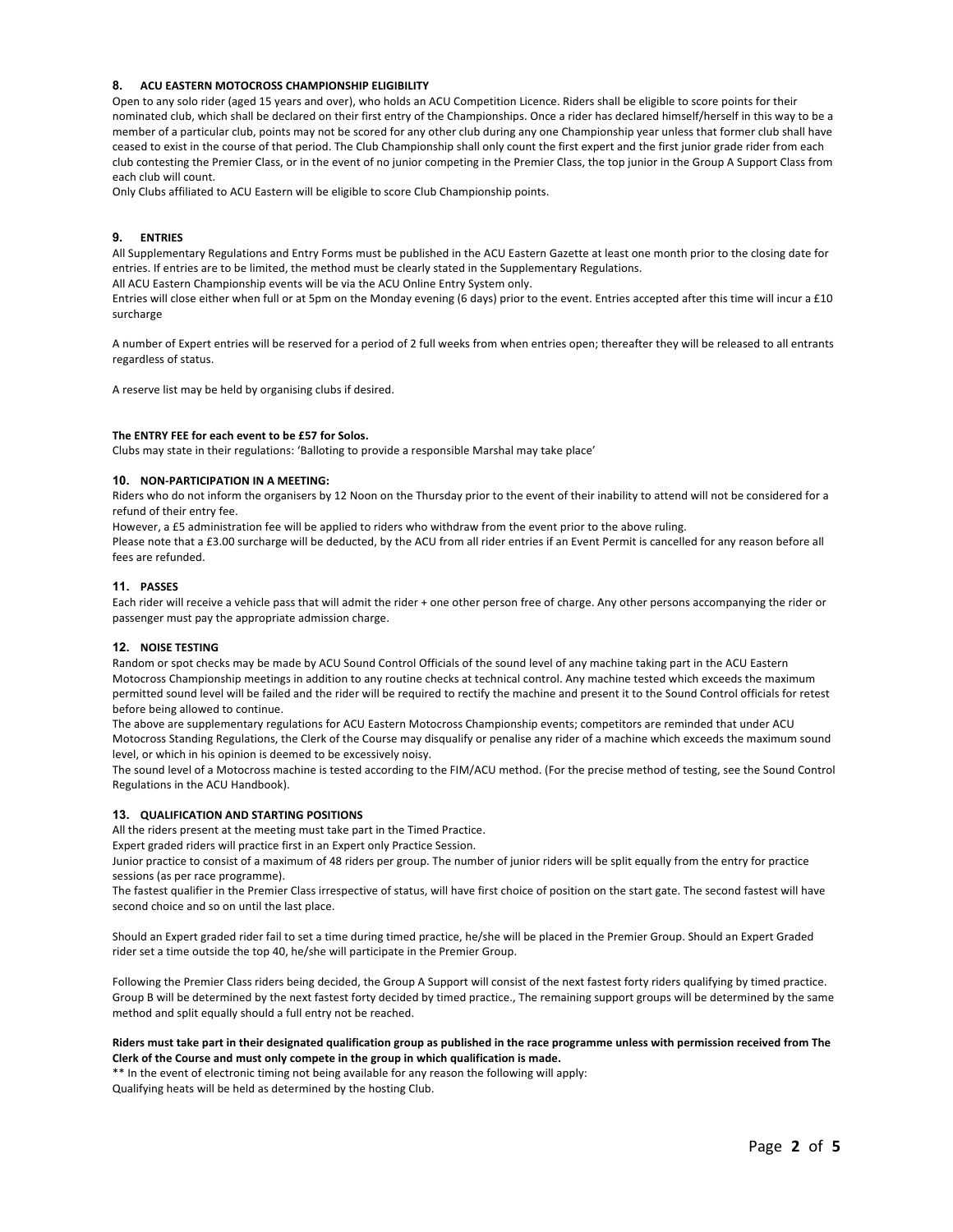# **14 RACES**

Solos: There will be three premier class races of 18 minutes + 1 lap. There will be three Group A Support races of 15 minutes + 1 lap. The remaining Support races will be determined by the entry number and will be split with three races in each group of 12 Minutes + 1 Lap. Blue Flag Marshals may be deployed during each Premier Class race.

### **15 START**

The start must be of a live engine clutch type.

# **16.FINISH OF A RACE:**

The order of classification shall be based on the number of laps completed and order of finish. i.e., all riders finishing on the same lap as the winner will be classified in the order in which they cross the finish line, followed by riders with one less lap, then two laps and so on. Riders must complete 50% of the race to be classified as a finisher.

# **17. POINTS**

Points will be awarded for each leg of the Premier Class on the following scale:

- $1<sup>st</sup>$  25 points  $6<sup>th</sup>$  15 points
- 2<sup>nd</sup> 22 points Decreasing points will be awarded down to 1 point for 20<sup>th</sup> place.
- $3<sup>rd</sup>$  20 points<br> $4<sup>th</sup>$  18 points
- $4<sup>th</sup>$  18 points<br>5<sup>th</sup> 16 points
- 16 points

This shall be separate for both expert and junior status riders. If there are less than 20 Junior riders in the Premier Class, the awarding of points will continue into the A group until the top 20 Junior finishers have been awarded the appropriate points.

### **18. CHAMPIONSHIP RESULTS**

The rider gaining the highest number of points from all point scoring races (legs) will be declared the ACU Eastern Motocross Expert/Junior Grade Champion. An Expert MX2 Champion, a Junior Grade MX2 Champion and Expert Rookie Champion will also be declared. An over 40's Champion will also be determined. The Champion Club shall be that whose riders have gained the highest number of points at the designated rounds by the designated riders. (see para 8)

#### **19. TIES**

In the event of a tie on the total number of points scored, the individual Champion will be decided in favour of the rider gaining the greater number of first places, failing which the greater number of second places and so on, if necessary.

#### **20. RECORDING OF RESULT**

All results will be published on the ACU Eastern website **www.easternacu.org** and on **www.mylaps.com**

Each organiser must include in the Programme the current position of the Championship classes, details of which will be supplied by the Centre Recorder.

# **21. CHANGE OF STATUS**

For the purpose of these rules, a Junior Grade rider who is upgraded to Expert during the year may carry the status held at the first Championship round contested if he/she so wishes, unless he/she is a former expert grade rider downgraded at the beginning of the current season. In this circumstance, should the rider attain 15 grading points, they will be upgraded immediately and their right to contest the Junior Championship shall cease.

The Junior Champion will automatically be upgraded to Expert status the following year. All grading issues are the remit of the ACU Eastern Moto Cross Committee.

### **22. AWARDS**

The following ACU Eastern Motocross Championship Annual Trophies will be awarded for one year only and may not be won outright. Replicas will also be given.

| <b>Expert Solo Champion</b>   | A B Mullee Trophy                   |
|-------------------------------|-------------------------------------|
| <b>Expert MX2 Champion</b>    | the Woodbridge Trophy               |
| <b>Expert Rookie Champion</b> | The HRM Boilers Trophy              |
| Junior Solo Champion          | R G Hadler Trophy                   |
| Junior MX2 Champion           | Andy Crawford Trophy                |
| Over 40 Champion              | The Ralph Trophy                    |
| Champion Club                 | J Costain and Sons Challenge Trophy |
|                               |                                     |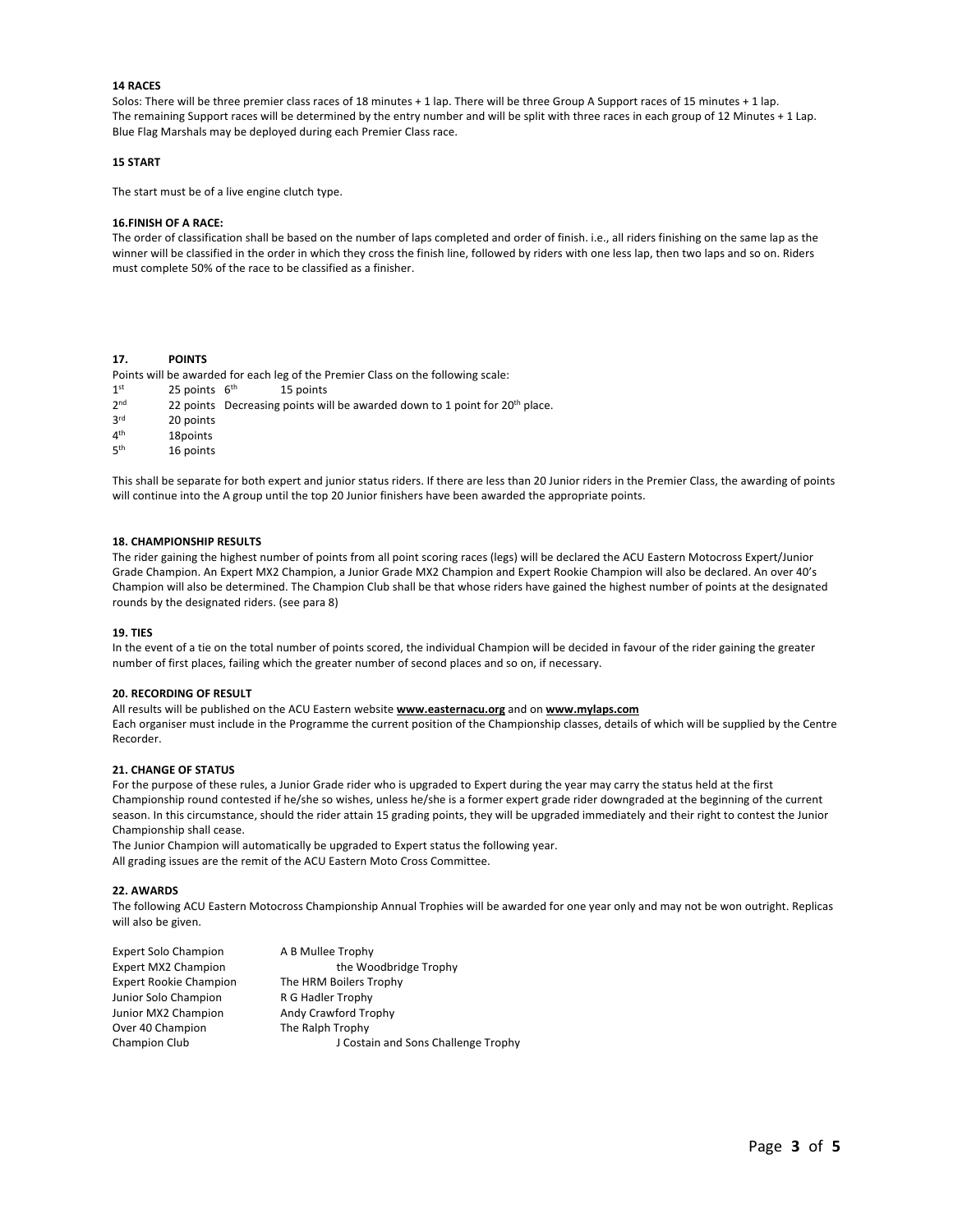### **23. PRIZE MONEY**

As from March 2021:

Prize money to be paid to the first six experts and the first three juniors in each Premier Class race.

Experts 1st £50, 2nd £40 3rd £35, 4th £30, 5th £25, 6th £20

Juniors 1st £30, 2nd £25, 3rd £20.

Total per round £825.00

In the event of Covid 19 restrictions being imposed allowing NO spectators, there will be NO prizemoney

### **24. PRIZE GIVING CEREMONY**

A Prize giving ceremony based on the provisional results **MAY** be held at each meeting, conditions and time permitting at the discretion of the organising club.

The top three positions in the overall standings in the Premier Class must take part in such prize giving. A prize giving ceremony **MUST** take place at the final round of the Championship.

# **25. THE DECISION OF THE ACU EASTERN MOTO CROSS COMMITTEE ON ALL MATTERS RELATING TO THIS CHAMPIONSHIP SHALL BE FINAL**

#### **26. PRACTICE AND RACE FORMAT**

## **Under electronic timing conditions:**

PRACTICE SESSIONS SHALL CONSIST OF: 5 Minutes free practice followed by 10 minutes timed practice.

Any rider found stopping on the circuit during free practice or timed qualification for any reason may be liable for a penalty from the Clerk of the Course.

Junior Riders practice shall consist of a maximum of 4 groups dependant on the number of entries with groups split equally with a maximum of 48 riders taking part in each session.

| <b>Expert Practice</b>                | 5 minutes free + 10 minutes timed |
|---------------------------------------|-----------------------------------|
| Practice Junior Group 1               | 5 minutes free + 10 minutes times |
| Practice Junior Group 2               | 5 minutes free + 10 minutes timed |
| Practice Junior Group 3               | 5 minutes free + 10 minutes timed |
| Practice Junior Group 4 (if required) | 5 minutes free + 10 minutes timed |

#### Lunch Break A minimum of 30 minutes

### FOLLOWED BY:

| Race 1  | <b>Premier Class</b>    | 18 minutes + 1 Lap  |
|---------|-------------------------|---------------------|
| Race 2  | Support A               | 15 minutes + 1 Lap  |
| Race 3  | Support B               | 12 minutes + 1 Lap  |
| Race 4  | Support C               | 12 minutes $+1$ Lap |
| Race 5  | Support D (if required) | 12 minutes $+1$ Lap |
| Race 6  | <b>Premier Class</b>    | 18 minutes + 1 Lap  |
| Race 7  | Support A               | 15 minutes + 1 Lap  |
| Race 8  | Support B               | 12 minutes + 1 Lap  |
| Race 9  | Support C               | 12 minutes + 1 Lap  |
| Race 10 | Support D (if required) | 12 minutes $+1$ Lap |
| Race 11 | <b>Premier Class</b>    | 18 minutes + 1 Lap  |
| Race 12 | Support A               | 15 minutes + 1 Lap  |
| Race 13 | Support B               | 12 minutes + 1 Lap  |
| Race 14 | Support C               | 12 minutes $+1$ Lap |
| Race 15 | Support D (if required) | 12 minutes + 1 Lap  |

Prize giving presentation following final race at the organiser's discretion (see para 24)

**In the event of time constraints, the Clerk of the Course may use his discretion to reduce the length of all races.**

Notes